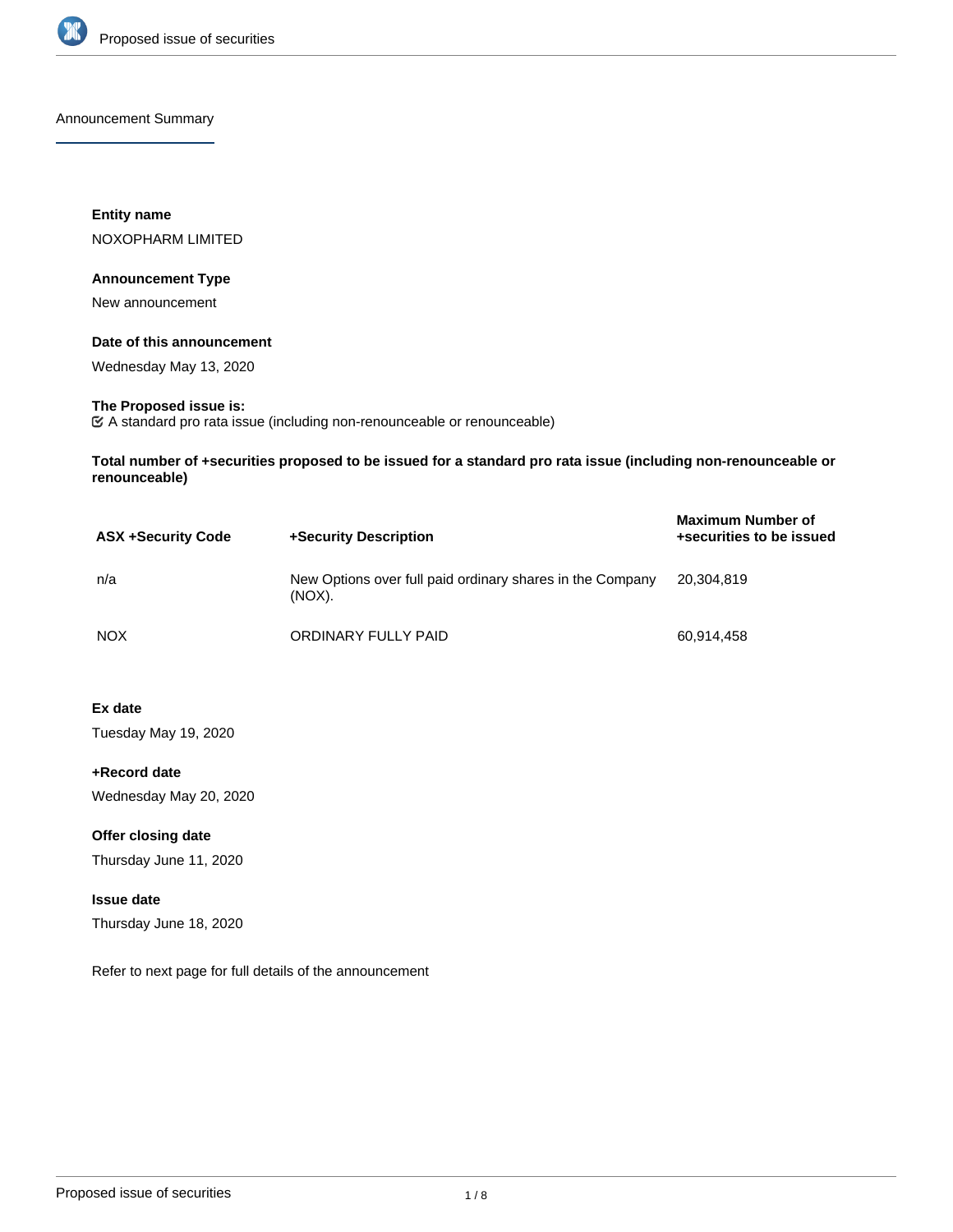

Part 1 - Entity and announcement details

# **1.1 Name of +Entity**

## NOXOPHARM LIMITED

We (the entity named above) give ASX the following information about a proposed issue of +securities and, if ASX agrees to +quote any of the +securities (including any rights) on a +deferred settlement basis, we agree to the matters set out in Appendix 3B of the ASX Listing Rules.

# **1.2 Registered Number Type**

ABN

**Registration Number**

50608966123

## **1.3 ASX issuer code**

NOX

# **1.4 The announcement is**

New announcement

## **1.5 Date of this announcement**

Wednesday May 13, 2020

## **1.6 The Proposed issue is:**

A standard +pro rata issue (non-renounceable or renounceable)

## **1.6a The proposed standard +pro rata issue is:**

 $\mathfrak{S}$  + Non-renounceable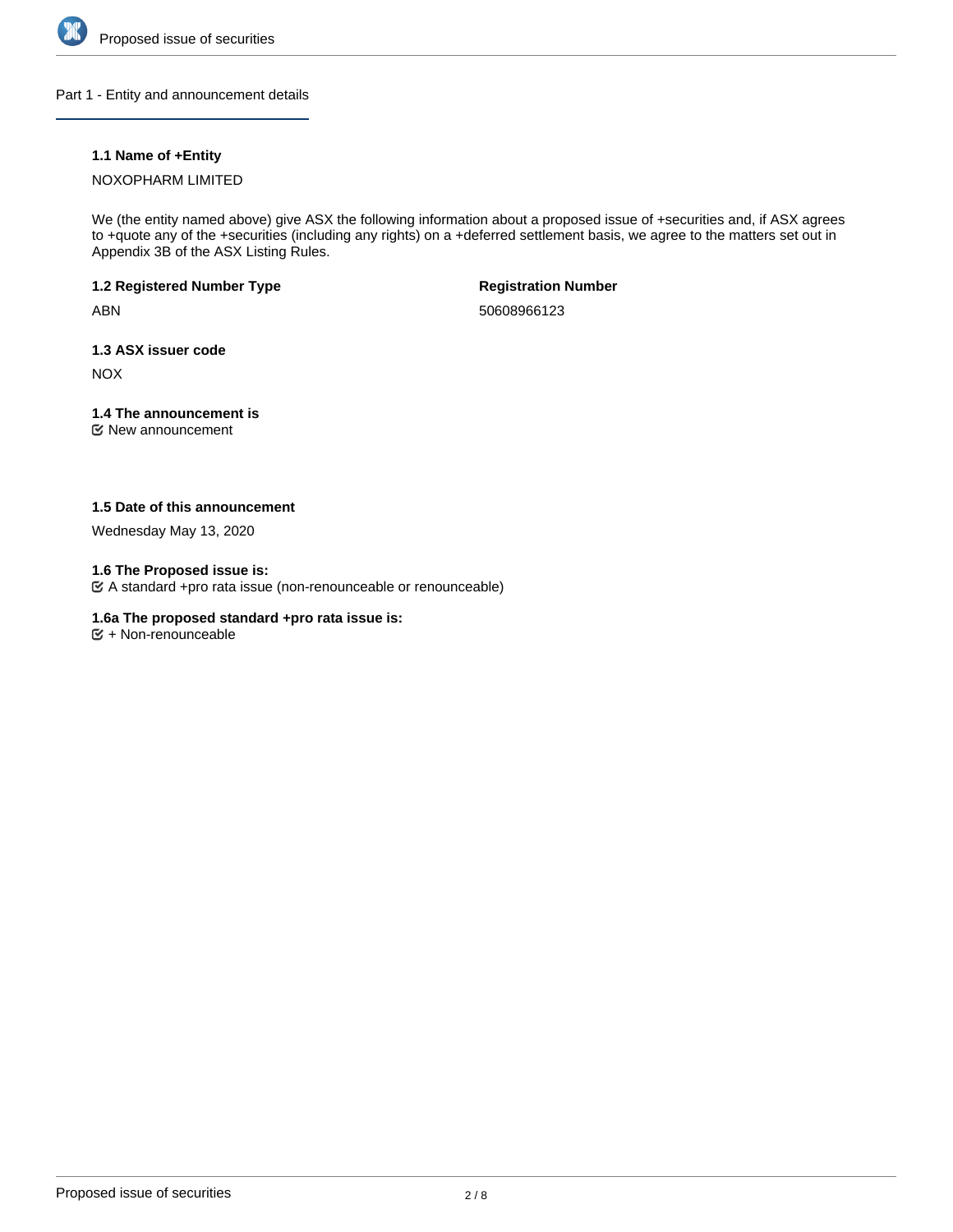

Part 3 - Details of proposed entitlement offer issue

Part 3A - Conditions

**3A.1 - Are any of the following approvals required for the entitlement offer to be unconditional?**

- **+Security holder approval**
- **Court approval**
- **Lodgement of court order with +ASIC**
- **ACCC approval**
- **FIRB approval**
- **Another approval/condition external to the entity**

No

## Part 3B - Offer details

**Class or classes of +securities that will participate in the proposed issue and class or classes of +securities proposed to be issued**

**ASX +Security Code and Description**

NOX : ORDINARY FULLY PAID

**Is the proposed security a 'New class' (+securities in a class that is not yet quoted or recorded by ASX) or an 'Existing class' (additional securities in a class that is already quoted or recorded by ASX)?** Existing class

**Will the proposed issue of this +security include an offer of attaching +securities?**  $\mathscr{C}$  Yes  $\mathscr{C}$  No

**If the entity has quoted company options, do the terms entitle option holders to participate on exercise?**

Details of +securities proposed to be issued

#### **ASX +Security Code and Description**

NOX : ORDINARY FULLY PAID

#### **ISIN Code (if Issuer is a foreign company and +securities are non CDIs)**

Offer ratio (ratio to existing holdings at which the proposed +securities will be issued)

| The quantity of additional +securities For a given quantity of +securities<br>to be issued | held |
|--------------------------------------------------------------------------------------------|------|
| ົາ                                                                                         |      |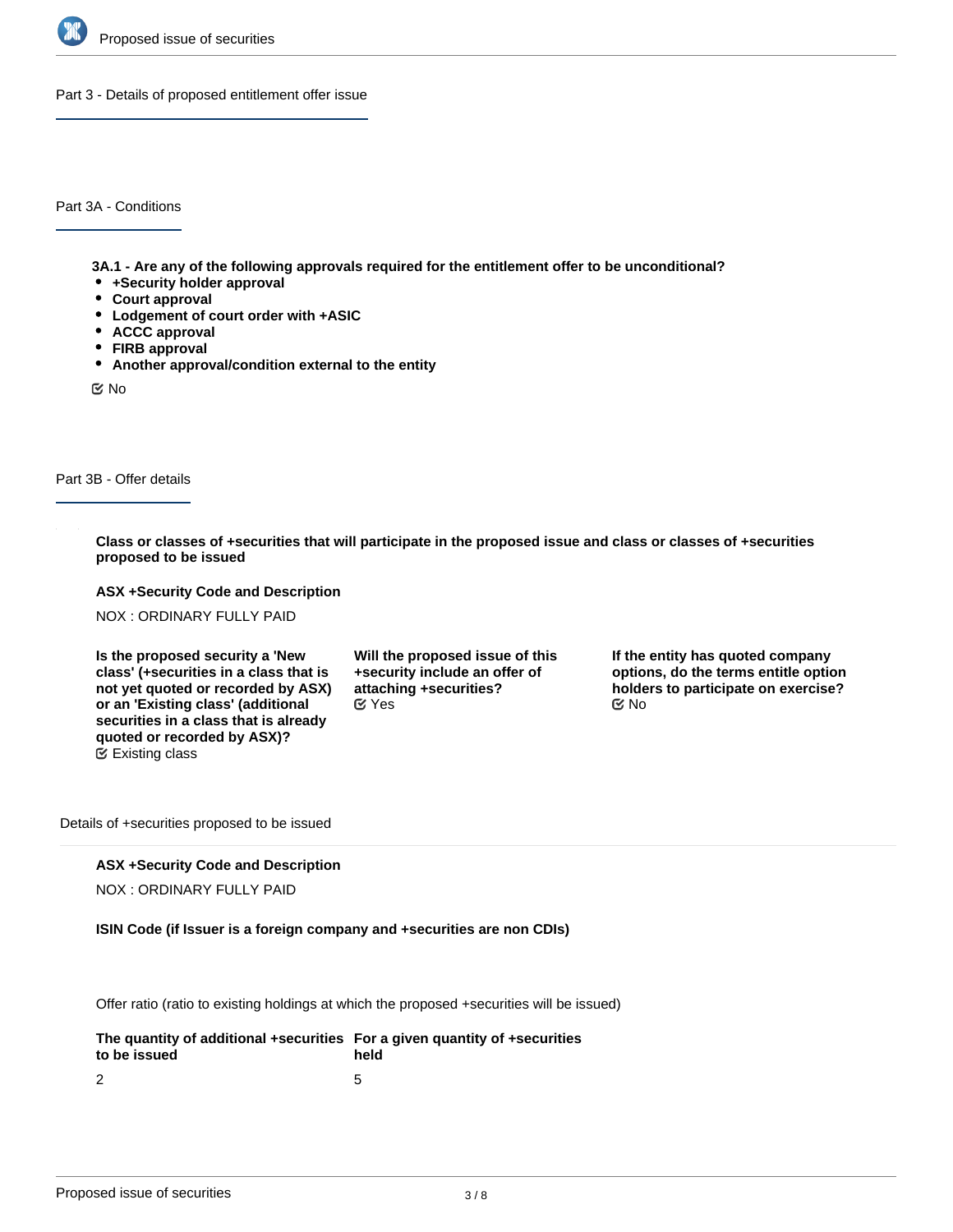

| What will be done with fractional   | <b>Maximum Number of +securities</b> |
|-------------------------------------|--------------------------------------|
| entitlements?                       | proposed to be issued                |
| Fractions of 0.5 or more rounded up | 60.914.458                           |

#### **Purpose of the issue**

Corporate purposes including advancing research programs and working capital.

**Offer price details for retail security holders**

| <b>Issue Currency</b>   | <b>Offer Price per +security</b> | <b>Estimated or Actual?</b><br>$\mathfrak{C}$ Actual |
|-------------------------|----------------------------------|------------------------------------------------------|
| AUD - Australian Dollar | AUD 0.13000                      |                                                      |

**Oversubscription & Scale back details**

**Are +security holders allowed to oversubscribe?** No

**May a scale back be applied to this event?** No

**Will these +securities rank equally in all respects from their issue date with the existing issued +securities in that class?** Yes

Attaching +Security

**Is the proposed attaching security a 'New class' (+securities in a class that is not yet quoted or recorded by ASX) or an 'Existing class' (additional +securities in a class that is already quoted or recorded by ASX)?** New class

Attaching +Security - New class (+securities in a class that is not yet quoted or recorded by ASX)

**Details of attaching +securities proposed to be issued**

**ISIN Code (if Issuer is a foreign company and +securities are non CDIs)**

| Have you received confirmation from ASX that the terms<br>of the proposed +securities are appropriate and<br>equitable under listing rule 6.1?<br><b>Mo</b> | Will the entity be seeking quotation of the 'new' class of<br>+securities on ASX?<br>$\mathfrak C$ Yes |
|-------------------------------------------------------------------------------------------------------------------------------------------------------------|--------------------------------------------------------------------------------------------------------|
| <b>ASX +Security Code</b>                                                                                                                                   | +Security Description                                                                                  |
| New class-code to be confirmed                                                                                                                              | New Options over full paid ordinary shares in the Company<br>(NOX).                                    |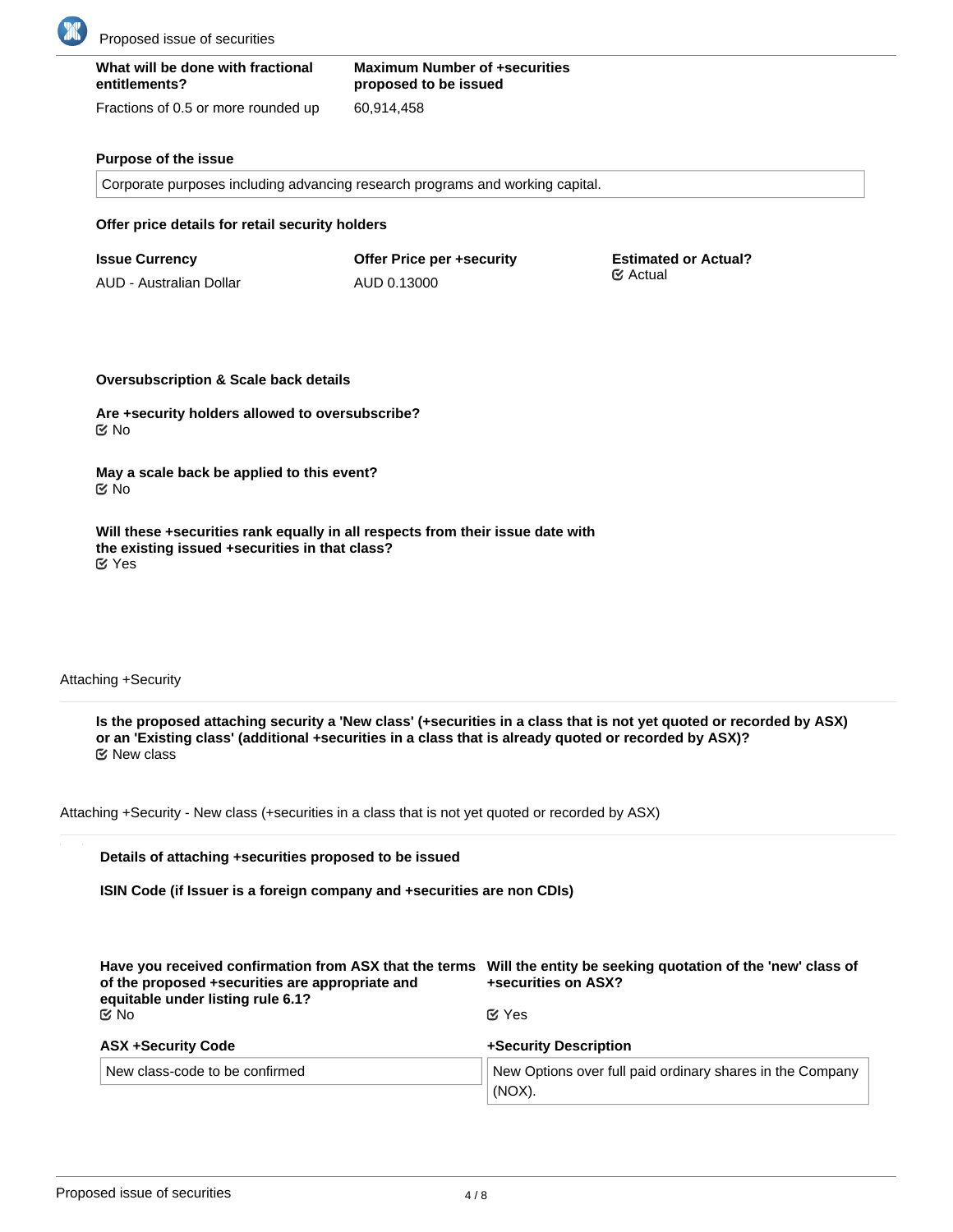

| +Security Type                                                                          |                                                     |  |  |
|-----------------------------------------------------------------------------------------|-----------------------------------------------------|--|--|
| Options                                                                                 |                                                     |  |  |
| Offer ratio (ratio of attaching securities at which the new +securities will be issued) |                                                     |  |  |
| The quantity of attaching +securities to be issued                                      | For a given quantity of the new +securities issued  |  |  |
| 1                                                                                       | 3                                                   |  |  |
| What will be done with fractional entitlements?                                         | Maximum Number of +securities proposed to be issued |  |  |
| Fractions of 0.5 or more rounded up                                                     | 20,304,819                                          |  |  |
| Offer price details for retail security holders                                         |                                                     |  |  |
| <b>Issue Currency</b>                                                                   | Offer Price per +security                           |  |  |
| <b>AUD - Australian Dollar</b>                                                          | AUD 0.00000                                         |  |  |
| <b>Estimated or Actual?</b><br>$\mathfrak{C}$ Actual                                    |                                                     |  |  |
|                                                                                         |                                                     |  |  |
| <b>Oversubscription &amp; Scale back details</b>                                        |                                                     |  |  |
| Are +security holders allowed to oversubscribe?<br>$\mathfrak{C}$ No                    |                                                     |  |  |

**May a scale back be applied to this event?** No

**Will all the +securities issued in this class rank equally in all respects from their issue date?** Yes

Options details

**+Security Currency** AUD - Australian Dollar

**Exercise Price**

AUD 0.3000

**Expiry date** Sunday June 11, 2023

**Details of the existing class of +security that will be issued upon exercise or conversion of this new class of company option**

NOX : ORDINARY FULLY PAID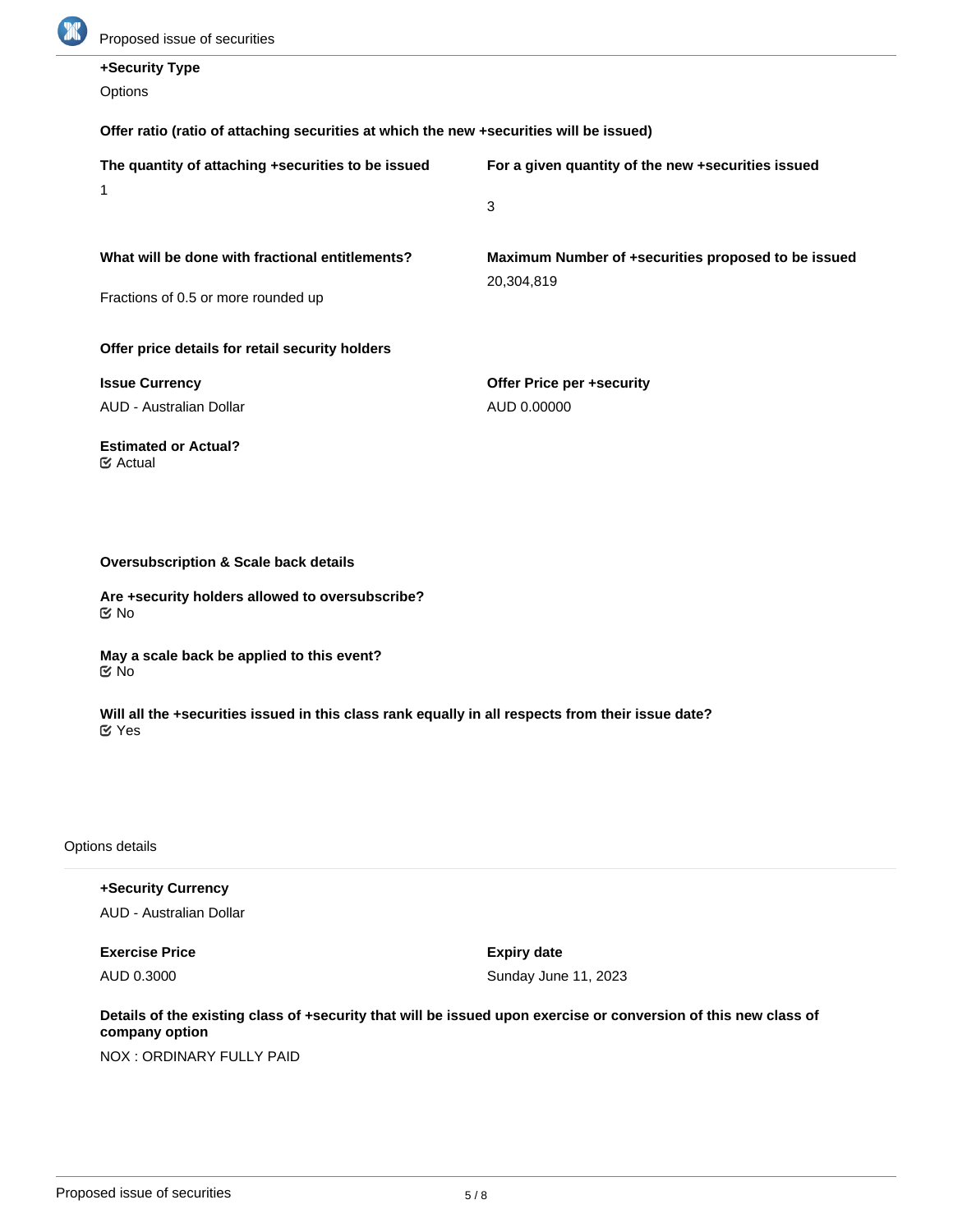

## Proposed issue of securities

#### **Please provide any further information relating to the principal terms of the +securities**

The New Options will expire at 5.00pm (Sydney time) on the date which is 3 years after the date of issue of the New Options (Expiry Date). Any New Options not exercised before the Expiry Date will automatically lapse on the Expiry Date. The New Options held by the Optionholder may be exercised in whole or in part, and if exercised in part, multiples of 1,000 must be exercised on each occasion.

## Part 3C - Timetable

**3C.1 +Record date** Wednesday May 20, 2020

**3C.2 Ex date** Tuesday May 19, 2020

## **3C.4 Record date**

Wednesday May 20, 2020

#### **3C.5 Date on which offer documents will be sent to +security holders entitled to participate in the +pro rata issue**

Thursday May 21, 2020

#### **3C.6 Offer closing date**

Thursday June 11, 2020

#### **3C.7 Last day to extend the offer closing date**

Friday June 5, 2020

#### **3C.9 Trading in new +securities commences on a deferred settlement basis**

Friday June 12, 2020

**3C.10 Last day for entity to announce the results of the offer to ASX, including the number and percentage of +securities taken up by existing +security holders and any shortfall taken up by underwriters or other investors**

Tuesday June 16, 2020

**3C.11 Issue date** Thursday June 18, 2020

#### **3C.12 Date trading starts on a normal T+2 basis**

Friday June 19, 2020

#### **3C.13 First settlement date of trades conducted on a +deferred settlement basis and on a normal T+2 basis**

Tuesday June 23, 2020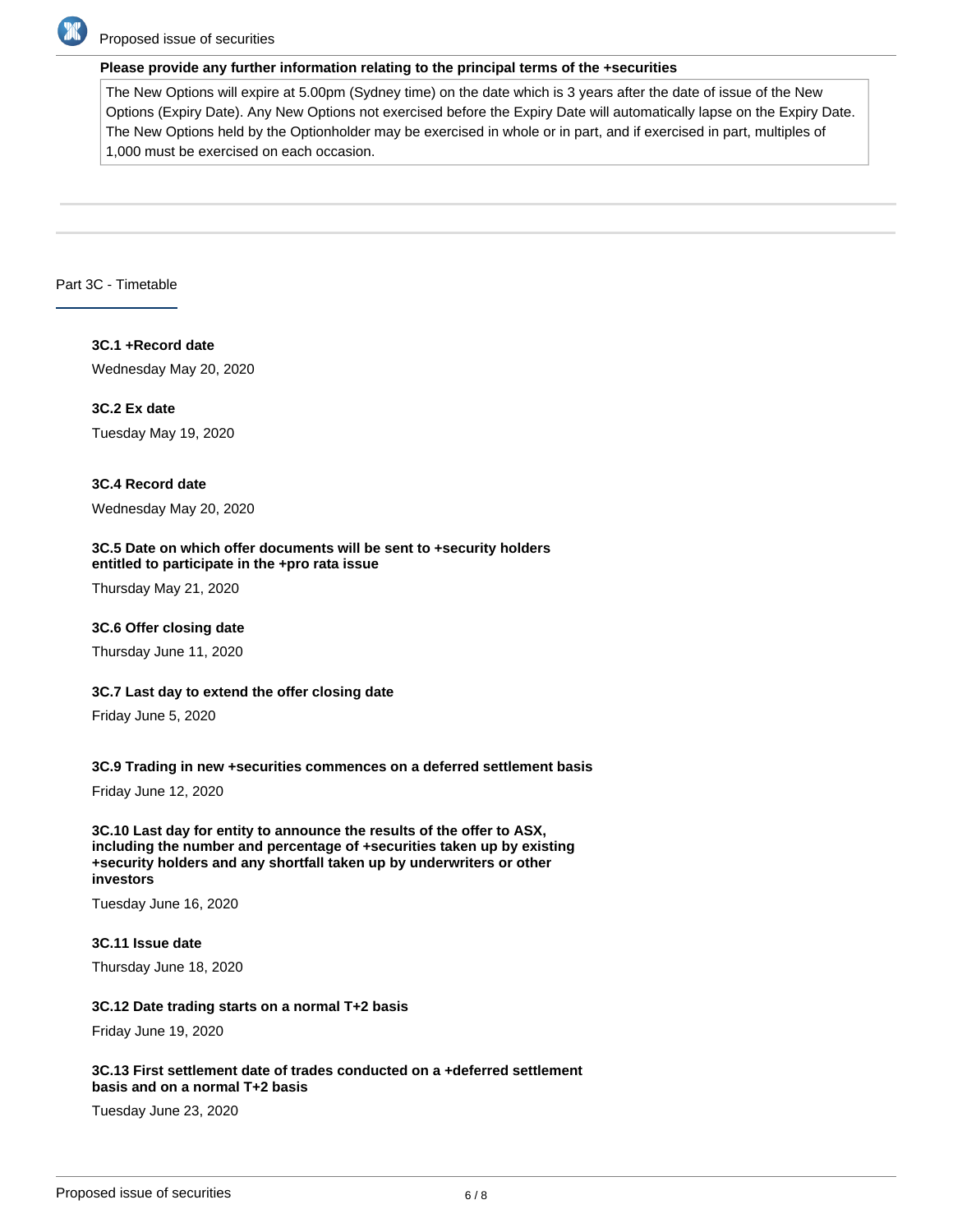

#### Part 3E - Fees and expenses

# **3E.1 Will there be a lead manager or broker to the proposed offer?**

Yes

## **3E.1a Who is the lead manager/broker?**

Canaccord Genuity (Australia) Limited

# **3E.1b What fee, commission or other consideration is payable to them for acting as lead manager/broker?**

2.5% issue management fee (exclusive of GST). \$75,000 consultancy fee Subject to shareholder approval will issue 5 million Options on same terms as rights options

# **3E.2 Is the proposed offer to be underwritten?**

Yes

## **3E.2a Who are the underwriter(s)?**

Canaccord Genuity (Australia) Limited

#### **3E.2b What is the extent of the underwriting (ie the amount or proportion of the offer that is underwritten)?**

Fully underwritten

# **3E.2c What fees, commissions or other consideration are payable to them for acting as underwriter(s)?**

4% (exclusive of GST)

Subject to shareholder approval will issue 20,304,819 Sub-Underwriting Options on same terms as rights options

#### **3E.2d Please provide a summary of the significant events that could lead to the underwriting being terminated**

Refer to underwriting agreement in the prospectus (section 5.4)

#### **3E.2e Is a party referred to in listing rule 10.11 underwriting or sub-underwriting the proposed offer?** No

**3E.3 Will brokers who lodge acceptances or renunciations on behalf of eligible +security holders be paid a handling fee or commission?** No

# **3E.4 Details of any other material fees or costs to be incurred by the entity in connection with the proposed offer**

Legal fees \$43,000

Part 3F - Further Information

#### **3F.1 The purposes for which the entity intends to use the cash raised by the proposed issue**

Corporate purposes including advancing research programs and working capital.

#### **3F.2 Will holdings on different registers or subregisters be aggregated for the purposes of determining entitlements to the issue?** No